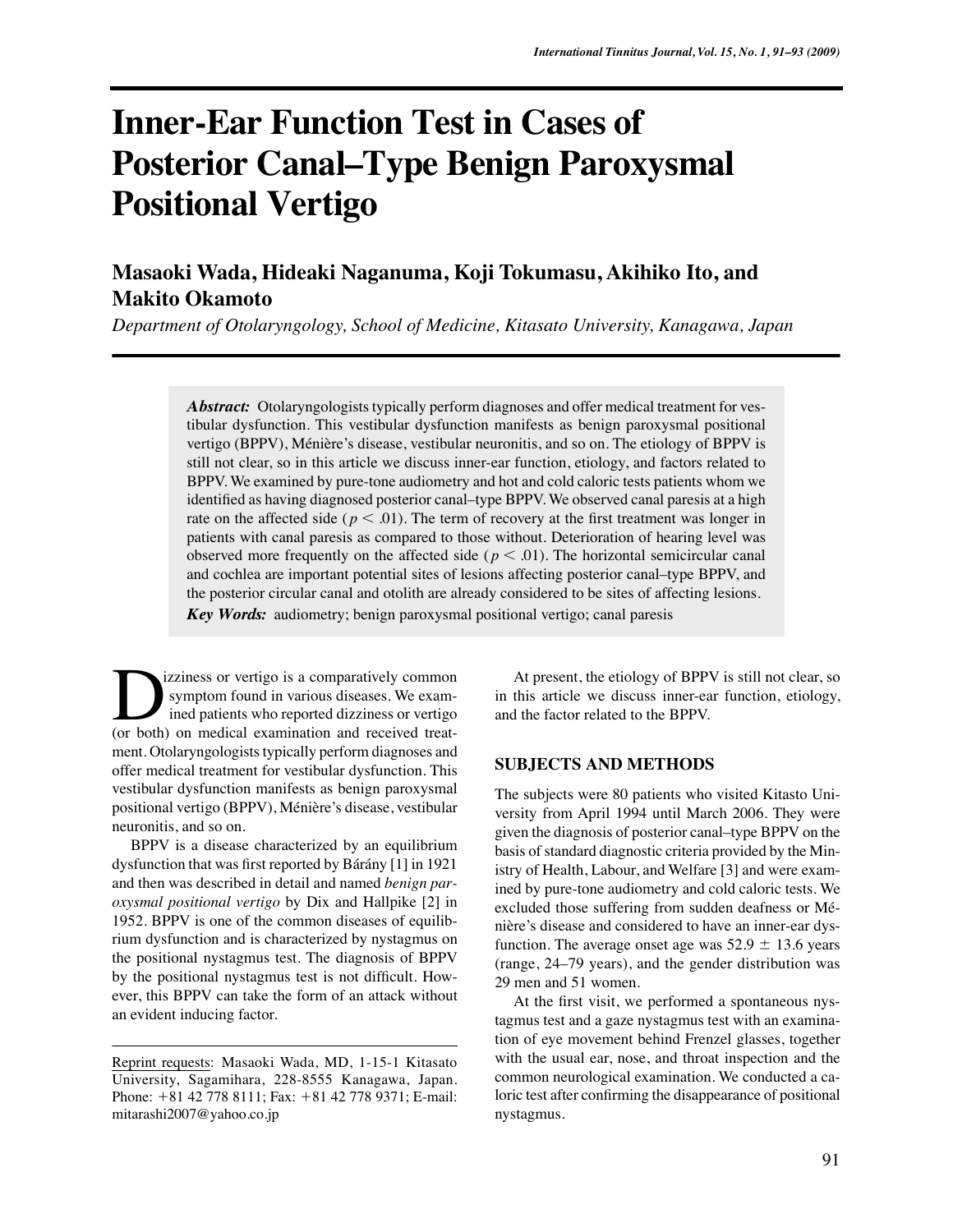# **Equilibrium Function Tests**

As stated, using the positional nystagmus test, we checked spontaneous nystagmus and gaze nystagmus. We also performed the positional nystagmus test behind Frenzel glasses. In addition, we performed a positional nystagmus test by the Dix and Hallpike method and performed a caloric test with 5 ml of  $20^{\circ}$ C water. Maximum slowphase velocity within 10°/sec revealed canal paresis (CP).

#### **Audiometry (Pure-Tone Audiometry)**

The difference in the audiogram between the right and left ears was defined as positive when the difference was more than 30 dB on the average in six frequencies, except for 125 Hz. The term of recovery at first treatment was defined as the period before disappearance after confirming nystagmus for the first time. We analyzed the data by paired or unpaired *t* tests and  $\chi^2$  tests. We considered *p* values of less than .05 to be significant.

# **RESULTS**

## **Affected Side**

Of the total patient group, 35 cases were left-sided and 45 cases were right-sided.

## **Caloric Test**

We observed CP in 32 of 160 ears: Of 80 ears affected with posterior canal–type BPPV and typical nystagmus, we found CP in 23 and, of 80 unaffected ears, we found CP in 9. Among these, three cases of CP were bilateral. We observed CP at a high rate on the affected side ( $p <$ .01). The term of recovery at first treatment was 58.3  $\pm$ 59.9 days in patients exhibiting CP ( $n = 29$ ) and 33.3  $\pm$ 22.6 days in patients without CP ( $n = 51$ ). The term of recovery at the first treatment was longer in patients with CP as compared to those without CP ( $p < .01$ ).

### **Audiometry**

We observed an audiogram difference between the right ear and the left ear in 23 of 80 patients. We observed deterioration of the hearing level in the affected ear in 17 patients and in the unaffected ear in 6 patients and observed deterioration of hearing level more frequently on the affected side ( $p < .05$ ). The term of recovery at first treatment was  $51.7 \pm 60.2$  days in cases exhibiting deterioration of hearing level (n = 24) and 55.5  $\pm$ 130.3 days in cases without deterioration of hearing level  $(n = 56)$ . Between both groups, the difference in the days

92

required for recovery at the time of first treatment was not significant.

### **Complications**

Complications observed among the 80 patients were as follows: hypertension, 8; hyperlipidemia, 6; ischemic heart disease, 4; diabetes mellitus, 4; subarachnoid hemorrhage, 1; and arterial fibrillation, 1. Some patients exhibited multiple complications, so the total number of patients experiencing complications was 21 of 80.

The term of recovery at first treatment was 57.4  $\pm$ 33.7 days on average in patients with complications  $(n = 21)$  and 36.8  $\pm$  42.5 days on average in patients with no complications ( $n = 59$ ). The term of recovery at first treatment was longer in patients with complications as compared to that in patients without complications ( $p < .01$ ).

## **DISCUSSION**

The otolith and posterior semicircular canal are generally considered to be sites of lesions affecting BPPV. On the basis of results obtained, we found CP on the affected side at a high rate, and functional disorder of the horizontal semicircular canal was suggested to be an important factor affecting BPPV and the otolith and posterior semicircular canal (previously indicated). In other words, dysfunction of the inner ear itself is considered to be an important factor affecting BPPV.

The term of recovery at first treatment was longer in patients with CP than in those with no CP. The results suggest that a functional disorder of the semicircular canal exerts considerable influence on BPPV and on the days required for recovery. Indications suggest that CP may have prolonged the days required for recovery.

According to our results, differences in audiometry may indicate the inner-ear dysfunction. This result suggested to us the need to estimate the functional disorder of the cochlea.

We previously reported [4] atherosclerosis in the background of patients with vestibular dysfunction including BPPV. In this article, we report that the recovery terms at first treatment for patients with complications were longer in comparison to those for patients without complication. General estimates suggest that complications such as hypertension, diabetes mellitus, and hyperlipidemia promote atherosclerosis. This suggests that BPPV warrants close attention when it presents. Factors that delay recovery remain to be determined, but innerear dysfunction based on vascular problems and a disturbance of otolithic absorption should be considered.

Lindsay and Hemenway [5] advocated circulatory disorder in the etiology of BPPV owing to degeneration